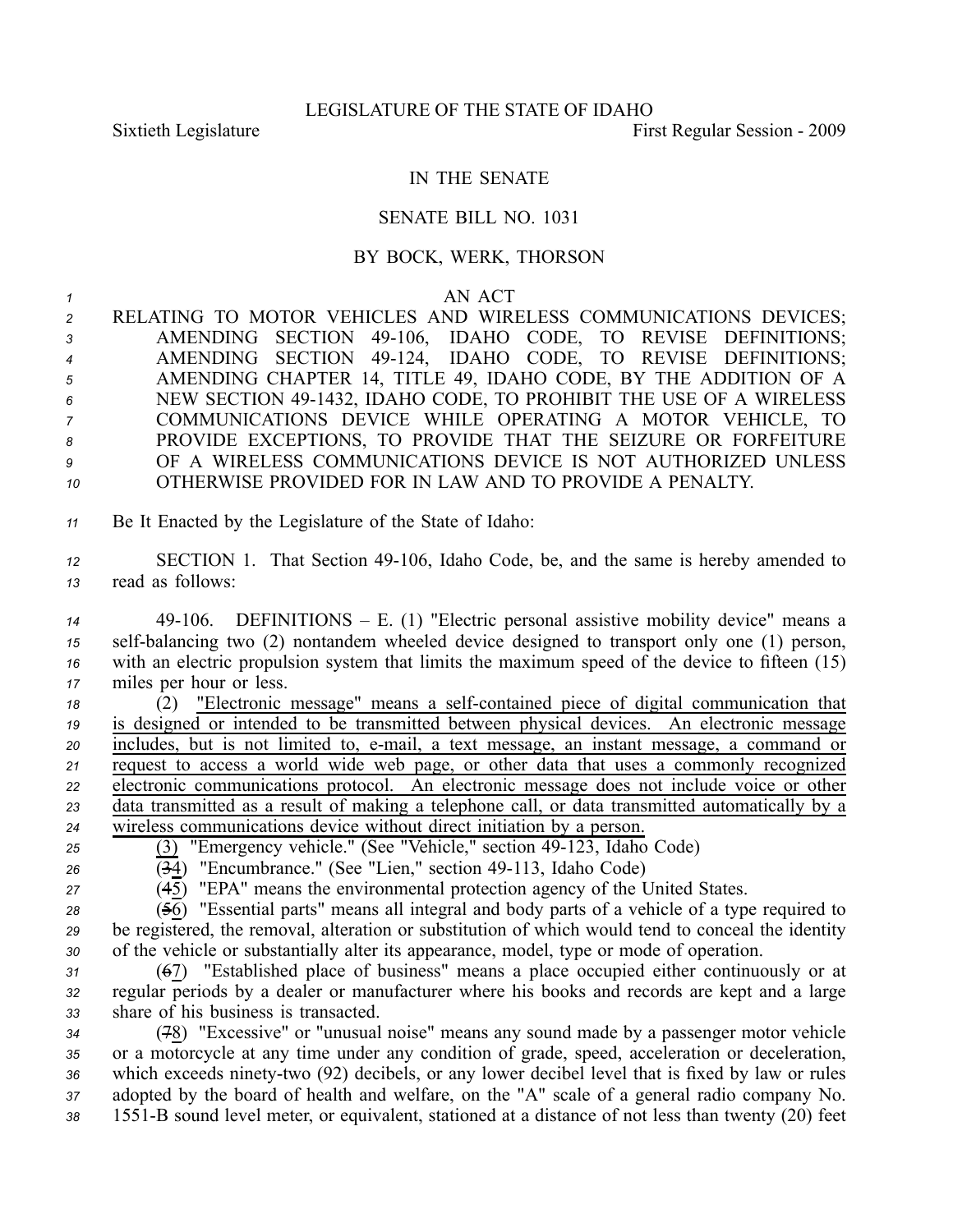*<sup>1</sup>* to the side of <sup>a</sup> vehicle or motorcycle as the vehicle or motorcycle passes the soundmeter or is *<sup>2</sup>* stationed not less than twenty (20) feet from <sup>a</sup> stationary motor or engine.

*<sup>3</sup>* (89) "Excessive speed" means any speed of fifteen (15) miles per hour or more above *<sup>4</sup>* the posted speed limit, and is only for purposes of determining disqualification of commercial *<sup>5</sup>* driving privileges.

*<sup>6</sup>* (910) "Executive head," as used in chapter 20, title 49, Idaho Code, means the governor *<sup>7</sup>* of the state of Idaho.

 (101) "Explosives" means any chemical compound or mechanical mixture that is commonly used or intended for the purpose of producing an explosion and which contains any oxidizing and combustive units or other ingredients in proportions, quantities or packing that an ignition by fire, by friction, by concussion, by percussion or by detonator of any par<sup>t</sup> of the compound or mixture may cause <sup>a</sup> sudden generation of highly heated gases with which the resultant gaseous pressures are capable of producing destructive effects on contiguous objects or of destroying life or limb.

*<sup>15</sup>* (112) "Extraordinary circumstances" means any situation where an emergency exists or *<sup>16</sup>* public safety is endangered, or any situation in which <sup>a</sup> vehicle:

- *<sup>17</sup>* (a) Is blocking or impeding traffic; or
- *<sup>18</sup>* (b) Is causing <sup>a</sup> hazard; or
- *<sup>19</sup>* (c) Has the potential of impeding any emergency vehicle; or
- *<sup>20</sup>* (d) Is impeding any snow removal or other road maintenance operation; or
- *<sup>21</sup>* (e) Has been stolen but not ye<sup>t</sup> reported as recovered; or
- *<sup>22</sup>* (f) Is not registered, or displays <sup>a</sup> license plate registration tag which has been expired.

23 **SECTION 2.** That Section 49-124, Idaho Code, be, and the same is hereby amended to *<sup>24</sup>* read as follows:

- *<sup>25</sup>* 49124. DEFINITIONS W. (1) "Wheelchair, motorized." (See "Motorized 26 wheelchair," section 49-114, Idaho Code)
- *<sup>27</sup>* (2) "Wholesaler" means <sup>a</sup> dealer who sells used vehicles to Idaho dealers.

 (3) "Wireless communications device" means <sup>a</sup> portable electronic device that is capable 29 of receiving and transmitting data, including, but not limited to, text messages and e-mail, without an access line for service. A wireless communications device does not include <sup>a</sup> device that is permanently fixed to the vehicle, or <sup>a</sup> global positioning system or navigational system when the system is used exclusively for navigation purposes.

*<sup>33</sup>* (4) "Work zone" means <sup>a</sup> construction or maintenance area that is located on or adjacent *<sup>34</sup>* to <sup>a</sup> highway and marked by appropriate warning signs.

 (45) "Wrecker" means <sup>a</sup> motor vehicle designed and used primarily for towing other vehicles that may be disabled. A wrecker engaged in <sup>a</sup> motor vehicle recovery operation and which is blocking par<sup>t</sup> or all of one (1) or more lanes of traffic shall be designated an emergency vehicle.

*<sup>39</sup>* SECTION 3. That Chapter 14, Title 49, Idaho Code, be, and the same is hereby amended *<sup>40</sup>* by the addition thereto of <sup>a</sup> NEW SECTION, to be known and designated as Section 491432, *<sup>41</sup>* Idaho Code, and to read as follows: